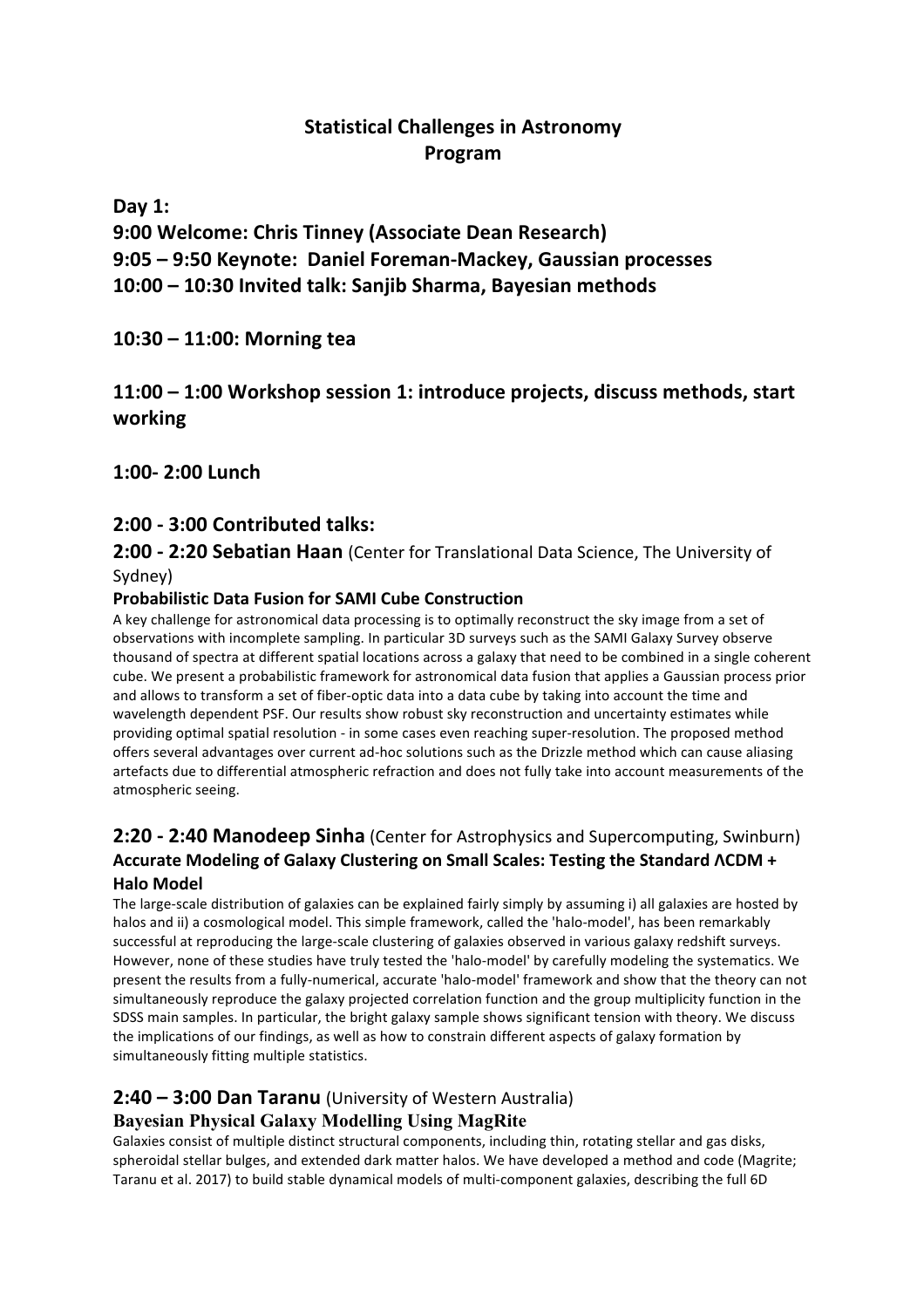distribution function of each component i.e. the density of mass as a function of position and velocity. We integrate these models to simultaneously fit observational galaxy data, including images and maps of the stellar velocity moments derived from spectra, using maximum likelihood and Bayesian MCMC methods. MagRite provides complete estimates of fundamental galaxy parameters like mass, energy, angular momentum and size using well-justified assumptions. I will also discuss some of the trickier practical aspects of obtaining sensible parameter confidence intervals for the all-too-frequent case where the data are not welldescribed by a simple, smooth model.

## **3:00 - 3:30: Afternoon tea**

## **3:30 - 5:00: John Ormerod: Tutorial on MCMC using R / STAN**

STAN is a software package for performing state of the art MCMC using the Hamiltonian Monte Carlo with a No-U-Turn Sampler (Hoffman and Gelman, 2012, Journal of Machine Learning Research). In this session we will provide a gentle tutorial of performing a MCMC analysis in the R software environment using the package RStan, the R Interface to STAN. We will cover R basics, how to specify and fit a model, and how to summarize display and interpret results.

## **5:00 - 6:00 Discussion: methods for current astrophysical problems, adjustments to projects**

## **(Dinner together somewhere in Kingsford)**

#### **Day 2:**

## **9:05 - 9:55 Keynote: Inge Koch** (Australian Mathematical Sciences Institute & School of Mathematical Sciences, The University of Adelaide)

#### **SOPHE:** second order polynomial histogram estimators for multivariate densities, **clustering and estimation of modes**

Density estimation provides information about structure in data. As the number of variables increases, emphasis shifts to the estimation of modes and data clusters. In this talk I describe second order polynomial histogram estimators (SOPHE), a method for estimating modes and clusters in large multivariate data, and show some of their theoretical properties. Unlike kernel-based density estimation which becomes computationally infeasible for four and more variables, SOPHE are calculated efficiently for many variables and more than one million observations. Applications of SOPHE to multivariate data from flow cytometry illustrate the performance of these estimators.

## **10:00 – 10:30 Invited talk: Minh Ngoc Tran** (Business Analytics, University of

Sydney Business School)

#### **Enabling Bayesian inference for big data**

Recent advances in technology have produced increasingly large volumes of data. Data are big in terms of both the number of observations (tall data) and the number of observed variables (high-dimensional data). This leads to many research opportunities as well as challenges in statistical inference, in particular simulationbased Bayesian inference. In this talk, I will summarize some recent advances in Bayesian computation that enables Bayesian inference for big data. In particular, I will talk about subsampling-based Markov chain Monte Carlo and Hamiltonian Monte Carlo for tall data, and Variational Bayes estimation methods for extremely high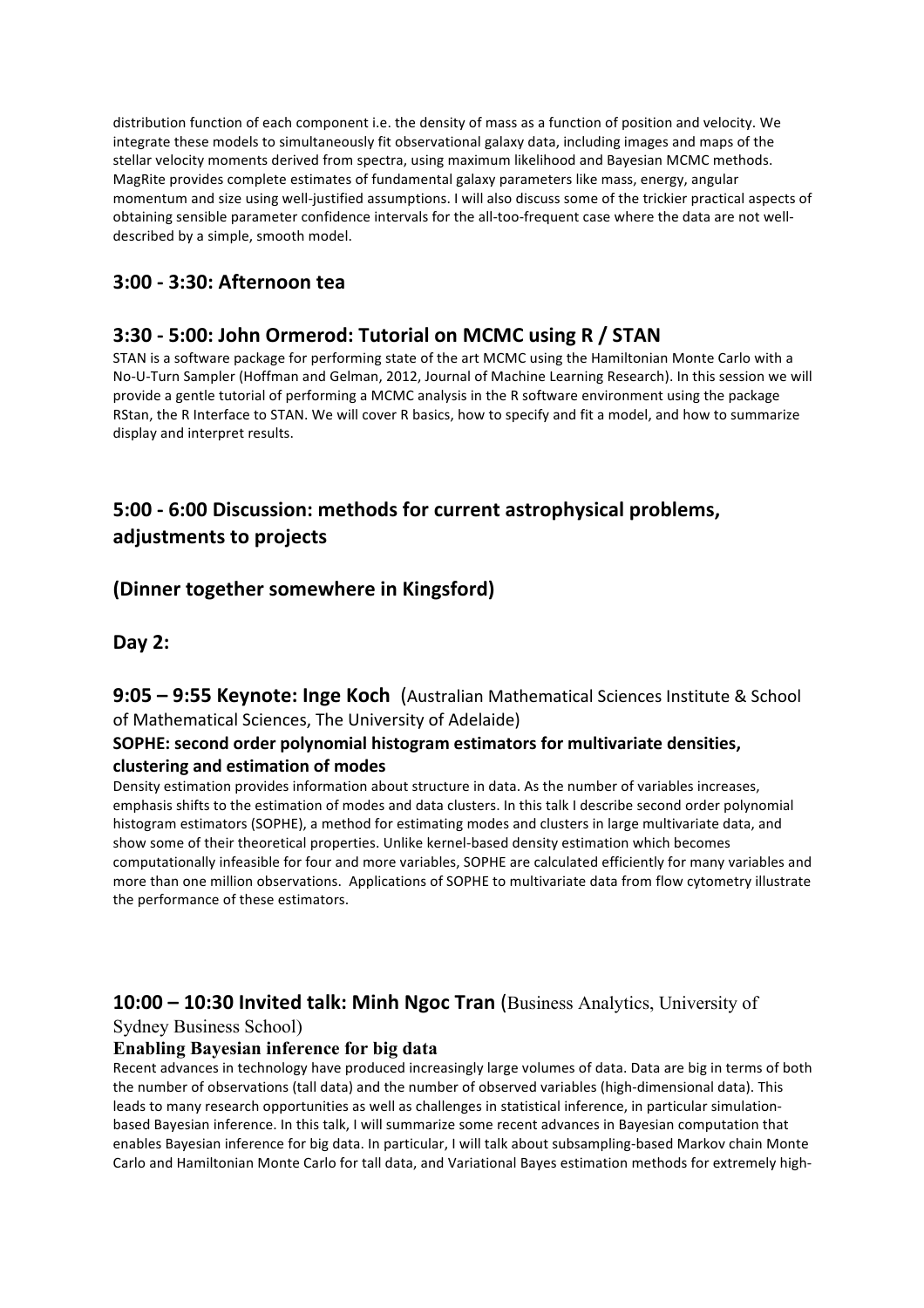dimensional data. The talk is based on recent work of our research group: Robert Kohn, Matias Quiroz, Khue-Dung Dang (UNSW), David Nott (NUS), Mattias Villani (Linkoping), Nghia Nguyen (Usyd)

### **10:30 – 11:00 Morning tea**

## **11:00 - 12:30 Tomasz Bernarz** (UNSW Art & Design, CSIRO/Data61) **Data visualization tutorial**

Focus is on more general visual analytics and modern webGL to do simulations and creative maths. Also demonstrate nbody simulation on the GPU.

### **12:30 - 2:00 lunch**

#### **2:00 – 3:00 Contributed talks:**

#### **2:00 – 2:20: Yuguang Wang** (Latrobe & UNSW)

#### **Statistical Analysis of Cosmic Microwave Background Data**

Cosmic Microwave Background (CMB) Radiation provides physical evidence of the inflationary model of the Universe. Accumulated over more than a decade by COBE, WMAP and Planck, the CMB data are stored at around 50 million points located on a two-dimensional unit sphere. Analysing these big data by statistical tools is critical to estimate accurate cosmological parameters, such as the density of matter and dark matter in the Universe, the distribution of the seeds of stars and galaxies, gravitational lensing, CMB power spectra, non-Gaussianity, isotropy.

We model the CMB map which shows the sky temperature of the early Universe after the big bang as a realization of a random field on the sphere. I will show how we can effectively simulate the random field of CMB data using needlet (wavelet) representation, and the dynamical evolution of the random field using fractional stochastic partial differential equations. I will report results of detection of non-Gaussianity of the Universe by multifractal analysis and detection of fluctuations in the CMB map which provides the seeds for stars and galaxies to form out of gravitational instability. This is joint work with Vo Anh, Phil Broadbridge, Danny Fryer, Nikolai Leonenko, Ming Li and Andriy Olenko.

### **2:20 – 2:40: Mathew Varidel** (University of Sydney, Sydney Institute for Astronomy) Bayesian Inference for Gas Kinematics using a Transdimensional Hierarchical Gaussian **Mixture Model**

Integral Field Spectroscopy has been a revolution in optical astronomy as it records spatially resolved spectra, from which we can infer properties across a single galaxy. However, the seeing convolves the data by blending the emission lines at different locations with different velocity profiles, which affects naive gas kinematic measurements. Instead, we must infer the underlying gas kinematics from the convolved data cube. In this talk, I will present a new 3D galaxy modelling approach which decomposes the galaxy by using a transdimensional hierarchical gaussian mixture model. The model can be used to infer local galaxy kinematics via the multiple gaussian decomposition, while constraining local properties with respect to galaxy-wide hyperpriors.

#### **2:40 - 3:00: Dan Taranu** (University of Western Australia)

#### **Astronomical Image Processing and Source Modelling with ProFit**

ProFit (Robotham et al. 2017; github.com/asgr/ProFit) is a new R code for Bayesian modelling of astronomical images. ProFit is designed to model the light profiles of galaxies with multiple components like disks and bulges using a variety of analytic profiles. ProFit is built on a fast C++ image generation and convolution library